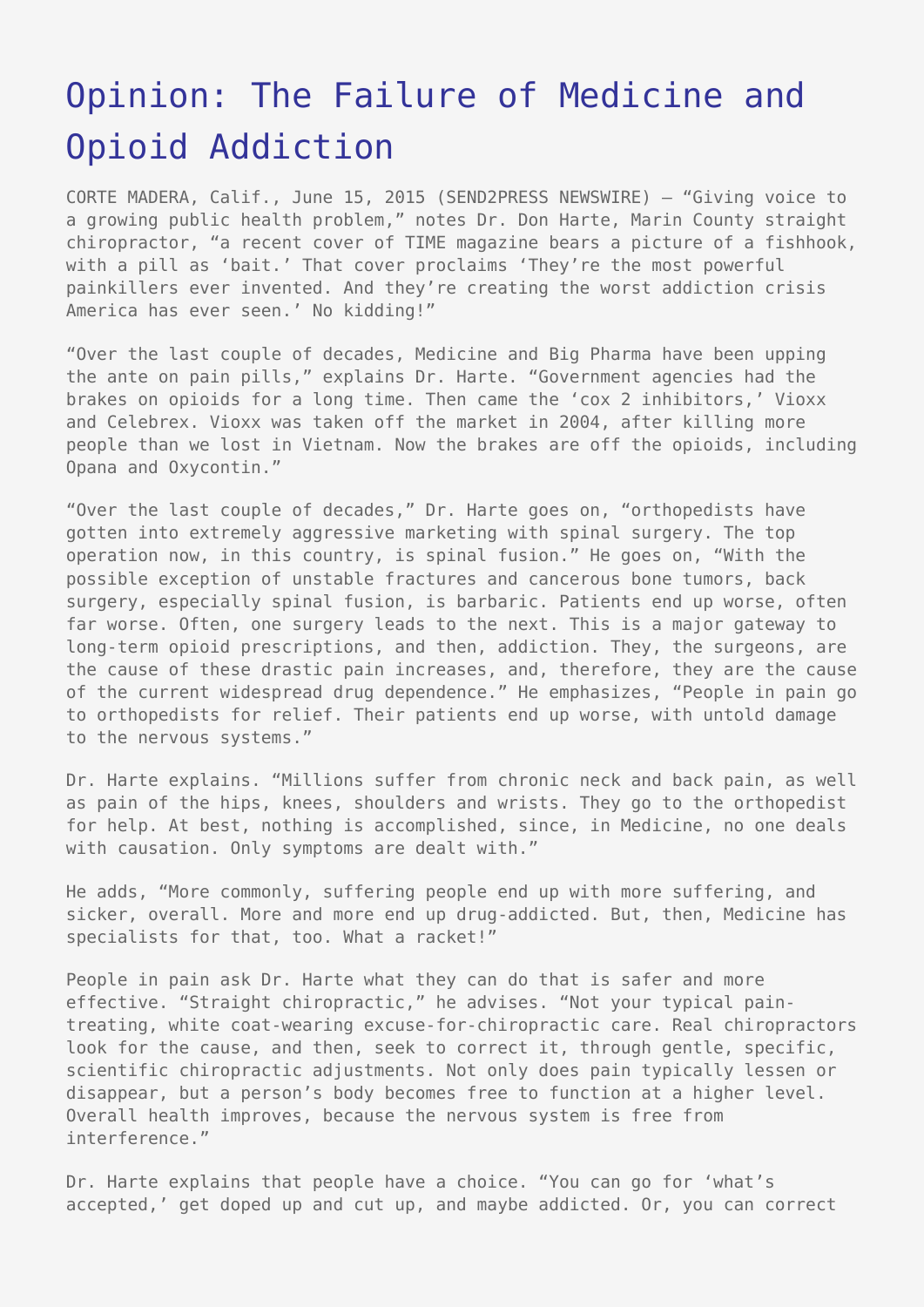the cause, giving your body a chance, not only for pain relief, but to be well."

Dr. Don Harte, former medical student, is a straight chiropractor serving Marin and the Greater Bay Area since 1981. He is an activist in the struggle for free speech for chiropractors. Dr. Harte was named 2006 "Chiropractor of the Year" by the World Chiropractic Alliance (WCA). He has served on the Boards of the WCA and the Council on Chiropractic Practice. His articles have been published in OMNI magazine, San Francisco Chronicle, Chiropractic Journal and Journal of the California Chiropractic Association.

Contact: Dr. Harte o: (415) 460-6527 c: (415) 847-9678 harteofchiropractic@gmail.com

More information: <http://www.chirodrharte.com/>.

The Harte of Chiropractic, Prof. Corp., 21 Tamal Vista, Suite 170, Corte Madera, CA 94925. (415) 460-6527.

Twitter: @drdonharte

News issued by: Dr. Don Harte



Original Image: https://www.send2press.com/wire/images/15-0421-drharte-500×375.jpg

## # # #

Original Story ID: 2015-0615-03 (10288) :: the-failure-of-medicine-and-opioidaddiction-2015-0615-03